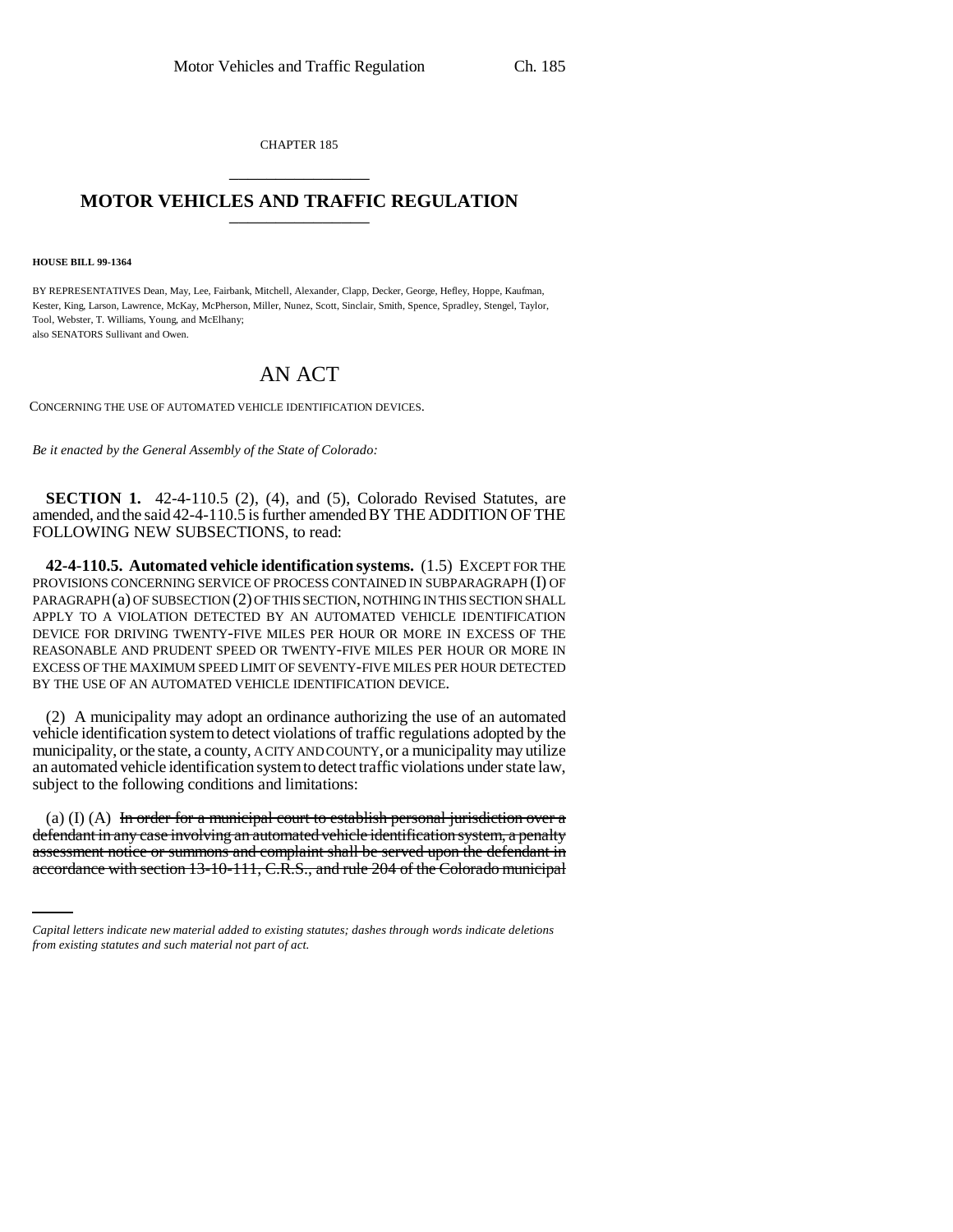## Ch. 185 Motor Vehicles and Traffic Regulation

court rules of procedure. In order for the state, or a county, A CITY AND COUNTY, OR A MUNICIPAL COURT to establish personal jurisdiction over a defendant in any case involving an automated vehicle identification system, a penalty assessment notice or summons and complaint shall be personally served BY A PEACE OFFICER, LEVEL I OR A PEACE OFFICER LEVEL Ia, AS DEFINED IN SECTION 18-1-901 (3) (l), C.R.S., OR BY A DEPUTY SHERIFF OF A CITY AND COUNTY UPON the defendant IN ACCORDANCE WITH RULE 4.1 (b) (1) OF THE COLORADO RULES OF CRIMINAL PROCEDURE, EXCEPT THAT SERVICE BY MAIL SHALL NOT BE PERMITTED. THE STATE, A COUNTY, A CITY AND COUNTY, OR A MUNICIPALITY MAY CHARGE THE ACTUAL COSTS OF THE SERVICE OF PROCESS.

(B) Nothing in this section may be deemed to prevent the state, a county, A CITY AND COUNTY, or a municipality from mailing SENDING BY CERTIFIED MAIL a written notice, THAT SHALL INCLUDE A COPY OF THE PHOTOGRAPH OR IMAGE OF THE DRIVER, to the defendant advising the defendant of the alleged violation and permitting the defendant to waive such service of process. ANY SUCH NOTICE SHALL CONTAIN ON THE TOP OF THE FIRST PAGE OF THE NOTICE IN FOURTEEN-POINT TYPE OR LARGER THE FOLLOWING STATEMENT:

"UNDER COLORADO LAW YOU MAY HAVE CERTAIN RIGHTS CONCERNING THIS VIOLATION, INCLUDING THE RIGHT NOT TO PAY ANY FINE UNTIL A CITATION HAS BEEN PERSONALLY SERVED UPON YOU BY A CERTIFIED PEACE OFFICER.".

(II) If the state, a county, A CITY AND COUNTY, or a municipality detects any alleged violation of a municipal traffic regulation or a traffic violation under state law through the use of an automated vehicle identification system, then the state, county, CITY AND COUNTY, or municipality shall serve the penalty assessment notice or summons and complaint for the alleged violation on the defendant pursuant to the requirements of subparagraph (I) of this paragraph (a) no later than ninety days after the alleged violation occurred.

(b) Notwithstanding any other provision of the statutes to the contrary, the state, a county, A CITY AND COUNTY, or a municipality may not report to the department any conviction or entry of judgment against a defendant for violation of a municipal traffic regulation or a traffic violation under state law if the violation was detected through the use of an automated vehicle identification system.

(c) The state, a county, A CITY AND COUNTY, or a municipality may not report to the department any outstanding judgment or warrant for purposes of section 42-2-107 (5) or 42-2-118 (3) based upon any violation or alleged violation of a municipal traffic regulation or traffic violation under state law detected through the use of an automated vehicle identification system.

(d) (I) THE STATE, A COUNTY, A CITY AND COUNTY, OR A MUNICIPALITY MAY NOT USE AN AUTOMATED VEHICLE IDENTIFICATION SYSTEM UNLESS THERE IS POSTED AN APPROPRIATE SIGN IN A CONSPICUOUS PLACE BEFORE THE AREA IN WHICH THE AUTOMATED VEHICLE IDENTIFICATION DEVICE IS TO BE USED NOTIFYING THE PUBLIC THAT AN AUTOMATED VEHICLE IDENTIFICATION DEVICE IS IN USE IMMEDIATELY AHEAD.

(II) THIS PARAGRAPH (d) SHALL NOT APPLY TO AN AUTOMATED VEHICLE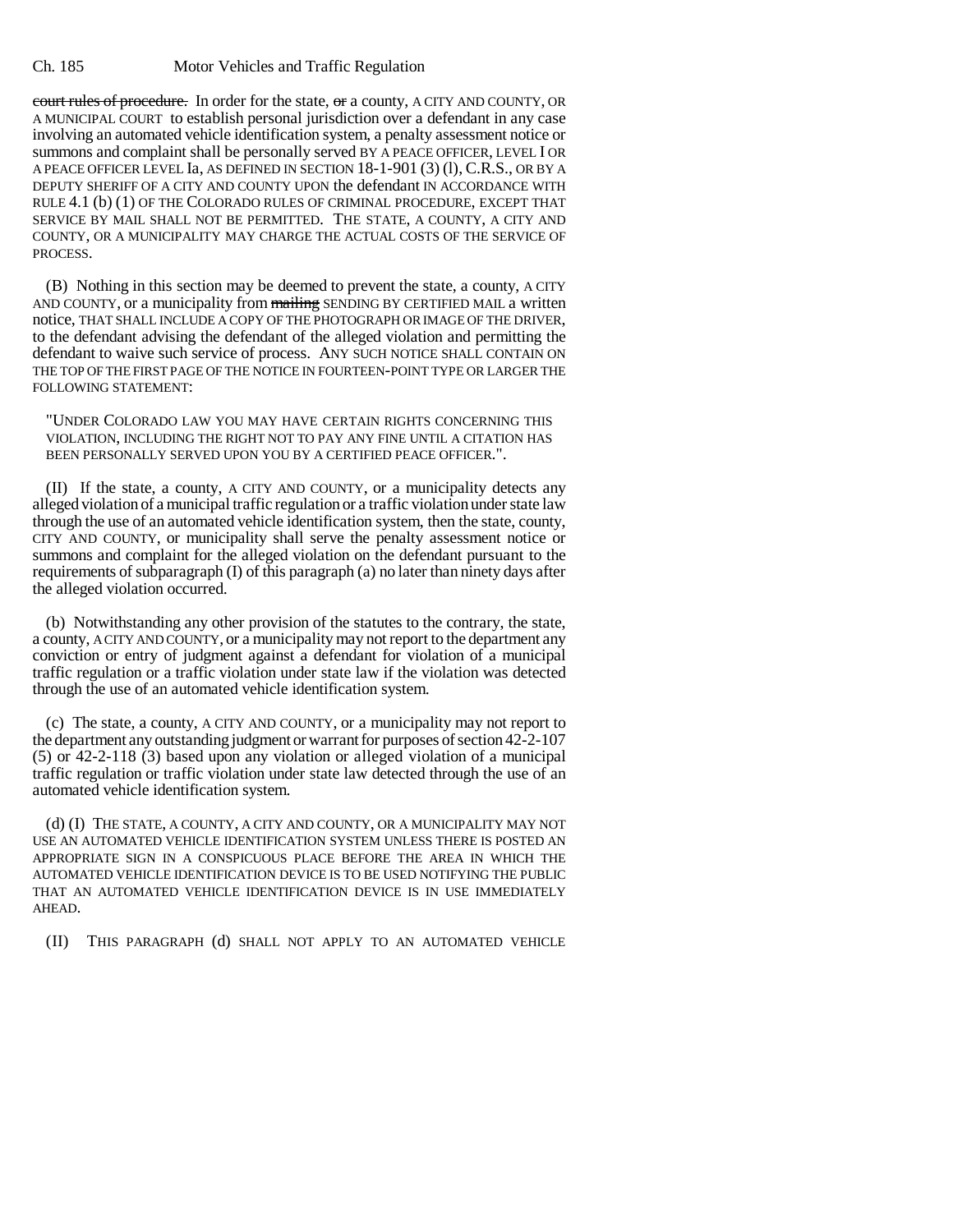IDENTIFICATION SYSTEM DESIGNED TO DETECT VIOLATIONS FOR DISOBEDIENCE TO A TRAFFIC CONTROL DEVICE.

(e) THE STATE, A COUNTY, A CITY AND COUNTY, OR A MUNICIPALITY MAY NOT REQUIRE A REGISTERED OWNER OF A VEHICLE TO DISCLOSE THE IDENTITY OF A DRIVER OF THE VEHICLE WHO IS DETECTED THROUGH THE USE OF AN AUTOMATED VEHICLE IDENTIFICATION SYSTEM. HOWEVER, THE REGISTERED OWNER MAY BE REQUIRED TO SUBMIT EVIDENCE THAT THE OWNER WAS NOT THE DRIVER AT THE TIME OF THE ALLEGED VIOLATION.

(4) (a) If the state, a county, A CITY AND COUNTY, or a municipality detects a speeding violation of less than ten miles per hour over the reasonable and prudent speed under a municipal traffic regulation or under state law through the use of an automated vehicle identification system and the violation is the first violation by such driver that the state, county, CITY AND COUNTY or municipality has detected using an automated vehicle identification system, then the state, county, CITY AND COUNTY, or municipality shall mail such driver a warning regarding the violation and the state, county, CITY AND COUNTY, or municipality may not impose any penalty or surcharge for such first violation.

(b) (I) If the state, a county, A CITY AND COUNTY, or a municipality detects a second or subsequent traffic SPEEDING violation under a municipal traffic regulation or under state law by a driver, or a first such violation by the driver if the provisions of paragraph (a) of this subsection (4) do not apply, through the use of an automated vehicle identification system, then, EXCEPT AS MAY BE PERMITTED IN SUBPARAGRAPH (II) OF THIS PARAGRAPH (b), the maximum penalty that the state, county, CITY AND COUNTY, or municipality may impose for such violation, including any surcharge, is forty dollars.

(II) IF ANY VIOLATION DESCRIBED IN SUBPARAGRAPH (I) OF THIS PARAGRAPH (b) OCCURS WITHIN A SCHOOL ZONE, AS DEFINED IN SECTION 42-4-615, THE MAXIMUM PENALTY THAT MAY BE IMPOSED SHALL BE DOUBLED.

(4.5) IF THE STATE, A COUNTY, A CITY AND COUNTY, OR A MUNICIPALITY DETECTS A VIOLATION UNDER A MUNICIPAL TRAFFIC REGULATION OR UNDER STATE LAW FOR DISOBEDIENCE TO A TRAFFIC CONTROL DEVICE THROUGH THE USE OF AN AUTOMATED VEHICLE IDENTIFICATION SYSTEM, THE MAXIMUM PENALTY THAT THE STATE, A COUNTY, A CITY AND COUNTY, OR A MUNICIPALITY MAY IMPOSE FOR SUCH VIOLATION, INCLUDING ANY SURCHARGE, IS SEVENTY-FIVE DOLLARS.

(5) If the state, a county, A CITY AND COUNTY, or a municipality has established an automated vehicle identification system for the enforcement of municipal traffic regulations or state traffic laws, then no portion of any fine collected through the use of such system may be paid to the manufacturer or vendor of the automated vehicle identification system equipment. The compensation paid by the state, county, CITY AND COUNTY, or municipality for such equipment shall be based upon the value of such equipment and may not be based upon the number of traffic citations issued or the revenue generated by such equipment.

**SECTION 2.** 42-3-112, Colorado Revised Statutes, is amended BY THE ADDITION OF A NEW SUBSECTION to read: